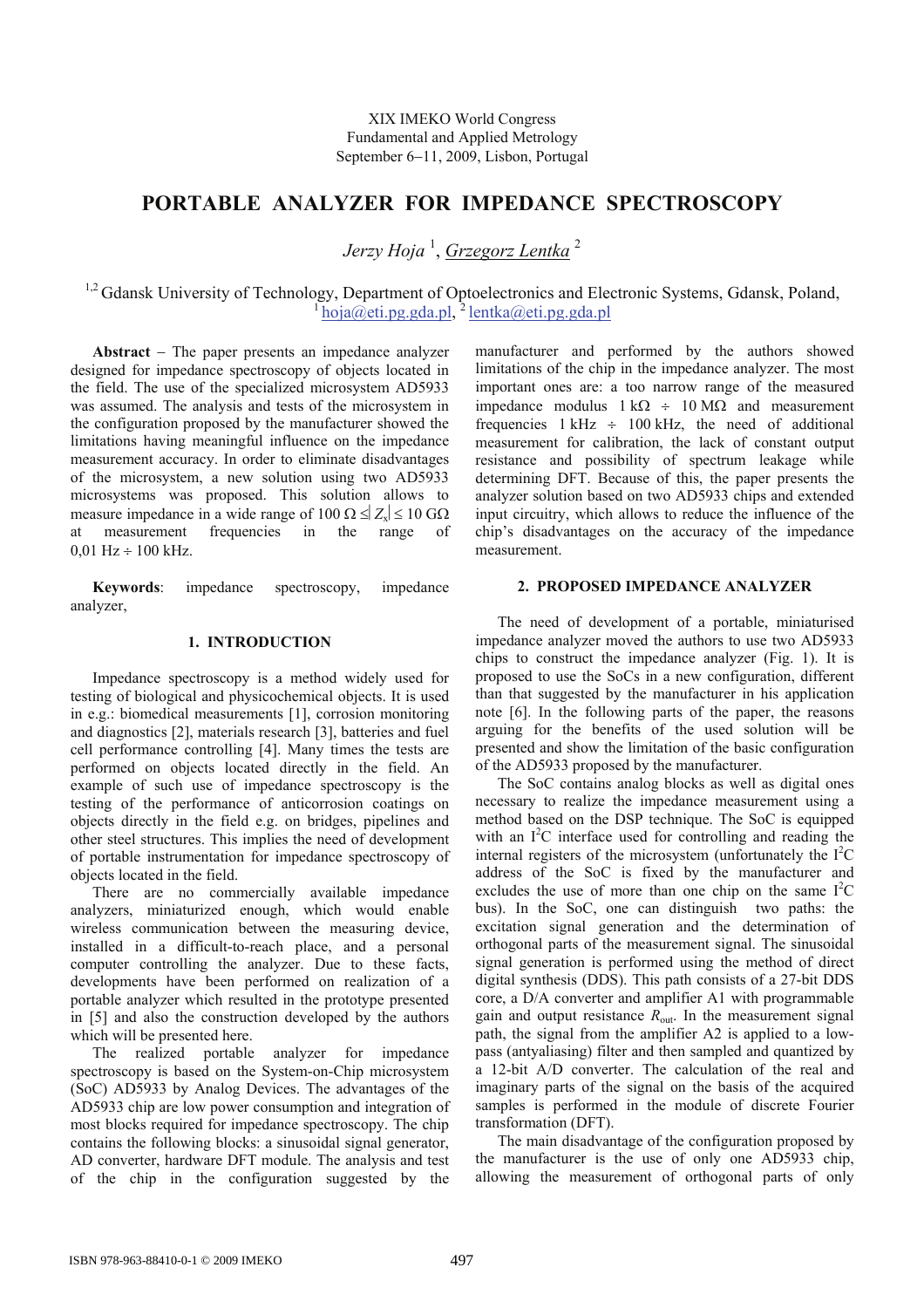

Fig. 1. Block diagram of the impedance analyzer.

current flowing through the measured impedance. Because to calculate the impedance, it is necessary to know the voltage across the measured impedance, so the manufacturer assumes two measurement cycles: calibration and normal. During calibration, the measured impedance is replaced by the reference resistor  $R_{cal}$ , which allows to determine the voltage across the measured impedance. The two-stage algorithm proposed by the manufacturer is onerous to realize, but also leads to very large errors (see subsection 2.1). Due to this fact, the authors used simultaneous measurement of voltage and current (eliminating the calibration stage) using two AD5933 chips. The block diagram of the developed analyzer is presented in Fig. 1.

The first SoC is used to generate the excitation signal and to determine Re and Im parts of signal  $u<sub>u</sub>(t)$  proportional to the voltage  $u_x(t)$  across the measured impedance  $Z_x$ . The second SoC realizes the measurement of orthogonal parts of signal  $u_i(t)$  proportional to current  $i_x(t)$  flowing through  $Z_x$ .

The extraction of signals  $u_u$  and  $u_i$  is realized by the input circuitry (amplifiers  $A3 \div A5$ ) connected to the SoC chips. To measure the voltage, the differential amplifier (A4) with gain equal to 1 was used, but the current measurement is performed with the aid of current-to-voltage converter (A5). Amplifiers A2 in both AD5933 chips work with negative unity gain  $(-1)$  obtained by connecting external  $1 k\Omega$  resistors. In the realized analyzer, the measured impedance is calculated according to the definition, on the basis of  $(1)$ :

$$
|Z_x| = \sqrt{\frac{(\text{Re}U_u)^2 + (\text{Im}U_u)^2}{(\text{Re}U_i)^2 + (\text{Im}U_i)^2} R_{R}},
$$
  

$$
\varphi_{Z_x} = \arctg \frac{\text{Im}U_u}{\text{Re}U_u} - \arctg \frac{\text{Im}U_i}{\text{Re}U_i},
$$
 (1)

where:  $R_R$  – range resistor of the current-to-voltage converter  $(A_5)$ ,

> $ReU_u$  and  $ImU_u$ ,  $ReU_i$  and  $ImU_i$  – orthogonal parts of signals  $u<sub>u</sub>$  and  $u<sub>i</sub>$ , read from SoC registers.

Because I<sup>2</sup>C addresses of both SoCs are identical, the microcontroller communicates with AD5933 chips using separate buses. To correctly calculate the impedance from (1), it is necessary to determine orthogonal parts of signals  $u<sub>u</sub>(t)$  and  $u<sub>i</sub>(t)$  in relation to the same coordinates. Assuring this condition is possible when excitation signals  $(U_{\text{out}})$  in both chips are generated synchronously (exactly in the same phase). The synchronization is obtained by using a common clock signal (CLK) and simultaneous initiation of the measurement in both SoCs, realized by microcontroller and  $I<sup>2</sup>C$  interfaces.

# *2.1. Elimination of the influence of output resistance and extension of the measurement range of the impedance modulus*

The measurement algorithm given by the manufacturer (using only one AD5933 chip) assumes that the amplitude of the output voltage *U*out (at the fixed measurement frequency *f*m) is constant. The value of this voltage is determined during the calibration phase on the basis of the measurement of the current flowing through the reference resistor  $R_{cal}$ . Performed tests of the SoC chip showed that the condition  $U_{\text{out}}$  = const is not fulfilled, because resistance  $R_{\text{out}}$  is not constant and creates a voltage divider with the measured impedance  $Z_x$ . When calculating the measured impedance value according to the formula given by the manufacturer [6]:

$$
Z_x = \frac{1}{GF(\text{Re } X_{meas} + j \text{Im } X_{meas})}
$$
 (2)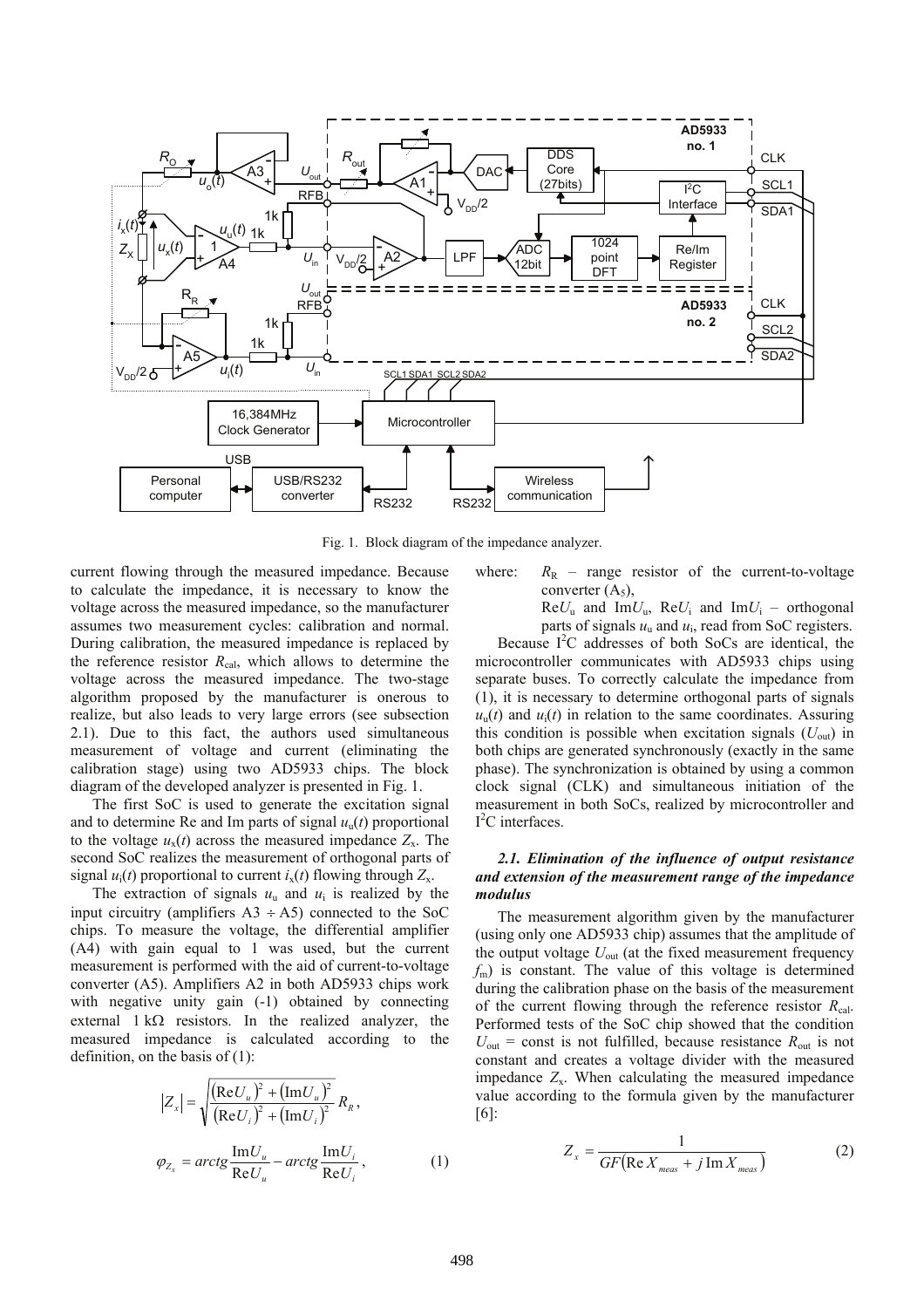where:  $GF = \frac{1}{R_{cal}(\text{Re } X_{cal} + j \text{Im } X_{cal})}$  $=\frac{1}{R_{cal}(Re X_{col} + j Im X_{col})}$  - Gain Factor

determined during the calibration stage,

Re*Xcal* and Im*Xcal,* Re*Xmeas* and Im*Xmeas* – orthogonal parts read from SoC registers sequentially in the calibration stage and measurement stage,

the measured impedance modulus is different than the reference resistor used for calibration, the obtained error is greater (Fig. 2).



Fig. 2. Error of the impedance modulus measurement in AD5933 chip, in the configuration suggested by the manufacturer, for nominal  $R_{\text{out}} = 200 \Omega$ ,  $R_{\text{cal}} = 1 \text{ k}\Omega$  and  $f_m = 2 \text{ kHz}$  and 50 kHz.

The inacceptable measurement error and the need of performing calibration for each measurement frequency mainly caused the rejection of the manufacturer's configuration with a single AD5933 chip. The use of simultaneous measurement of voltage and current with the aid of two SoCs does not require the assuring condition of constant amplitude of the output signal ( $U_{\text{out}} \neq \text{const}$ ).

In order to extend the measurement range of the analyzer towards high impedances up to  $|Z_x| \leq 10$  GΩ, the amplifiers in the input circuitry must be characterized by low input currents (of the level of a few pA) and high differential and common input impedance  $(Z_{\text{dif}}, Z_{\text{cm}})$  while assuring a bandwidth as wide as possible. Because input amplifiers of the AD5933 chip do not meet these requirements, the analyser was equipped with additional input circuitry  $(A3 \div A5)$ . The AD8646 amplifiers were used, which are characterized by an input current not exceeding 1 pA (at 25 $^{\circ}$ C), the impedances  $Z_{\text{diff}}$  and  $Z_{\text{cm}}$  are determined by resistances  $R_{\text{dif}} = R_{\text{cm}} = 10 \text{ T}\Omega$  and capacitances  $C_{\text{dif}} = 2.5 \text{ pF}$ and  $C_{cm} = 7.8$  pF and they have a wide bandwidth  $GBW = 24 MHz$ .

To assure a wide range of the impedance measurement (it is required to change the current  $i_x$  range from 10 pA to 1 mA in the current-to-voltage converter A5), range resistors  $R_R$  (100 Ω,...100 MΩ, 1GΩ) switched in decade with the aid of miniature reed-relays have been used. The value o resistance  $R_R$  is selected in relation to  $Z_x$  to keep gain *K* of amplifier A5 in range  $-0.01 < K \le -0.1$ . Simultaneously with the change of measurement range, the resistance  $R_0$  at the output of voltage follower A3 is changed. The voltage follower applies the measurement signal to the measured impedance  $Z_x$ . Resistor  $R_0$  ( $R_0 = 0.1 R_R$ ) limits the current flowing into the input of the current-to-voltage converter in case of  $Z_x$  shortage and prevents the differentiation of slopes of the stair-shaped signal approximating a sinusoidal signal.

# *2.2. Reduction of spectrum leakage and extension of the measurement frequencies range*

All digital blocks and the DAC and ADC of the AD5933 chip are clocked from a common source of the clock signal with frequency  $f_{\text{clk}}$ . In order to obtain information how  $f_{\text{clk}}$ influences the frequency of the measurement signal  $f<sub>m</sub>$  and sampling frequency  $f_s$ , clock distribution in SoC was analyzed (Fig. 3). This allows to estimate for which measurement frequencies the spectrum leakage in DFT calculation does not appear. It is well-known that for harmonic signals, the spectrum leakage does not appear, when samples of signal are acquired in the integer number *L* of periods of signal, what can be described by (3):

$$
Lf_s = N f_m \tag{3}
$$

where:  $N = 1024$  – number of samples acquired in AD5933.



Fig. 3. Clock distribution in AD5933.

Taking into account the formula describing the frequency *f*m of the measurement signal generated in AD5933 using the DDS method [6] (Fig. 3) and (3) we obtain:  $L = M/2^{15}$ . As we can see, the clock frequency has no influence on spectrum leakage, only the value of *M* programming the measurement frequency is important. The tests of influence of spectrum leakage on the error of impedance measurement have been performed by changing the measurement frequency (by programming *M*) that is changing the number of acquired periods (Fig. 4). It can be seen that for an integer number of periods (e. g.  $L = 4$ ), the error is the lowest, but when *L* is exactly in the middle between two integer values (e. g.  $L = 3.5$ ) the error caused by the leakage is the greatest. It can be also noticed that the influence of the samples acquired in the part of period on the measurement error is getting lower when the number of the acquired periods increases.

The AD5933 chip allows to measure an impedance spectrum in the range  $1 \text{ kHz} \div 100 \text{ kHz}$  using the internal clock [6]. A much wider measurement frequency range is required in case of impedance analyzers. The construction of the AD5933 chip makes the use of an external clock source possible, allowing to scale flexibly the clock, thus allowing to generate signals at frequencies below 1 kHz.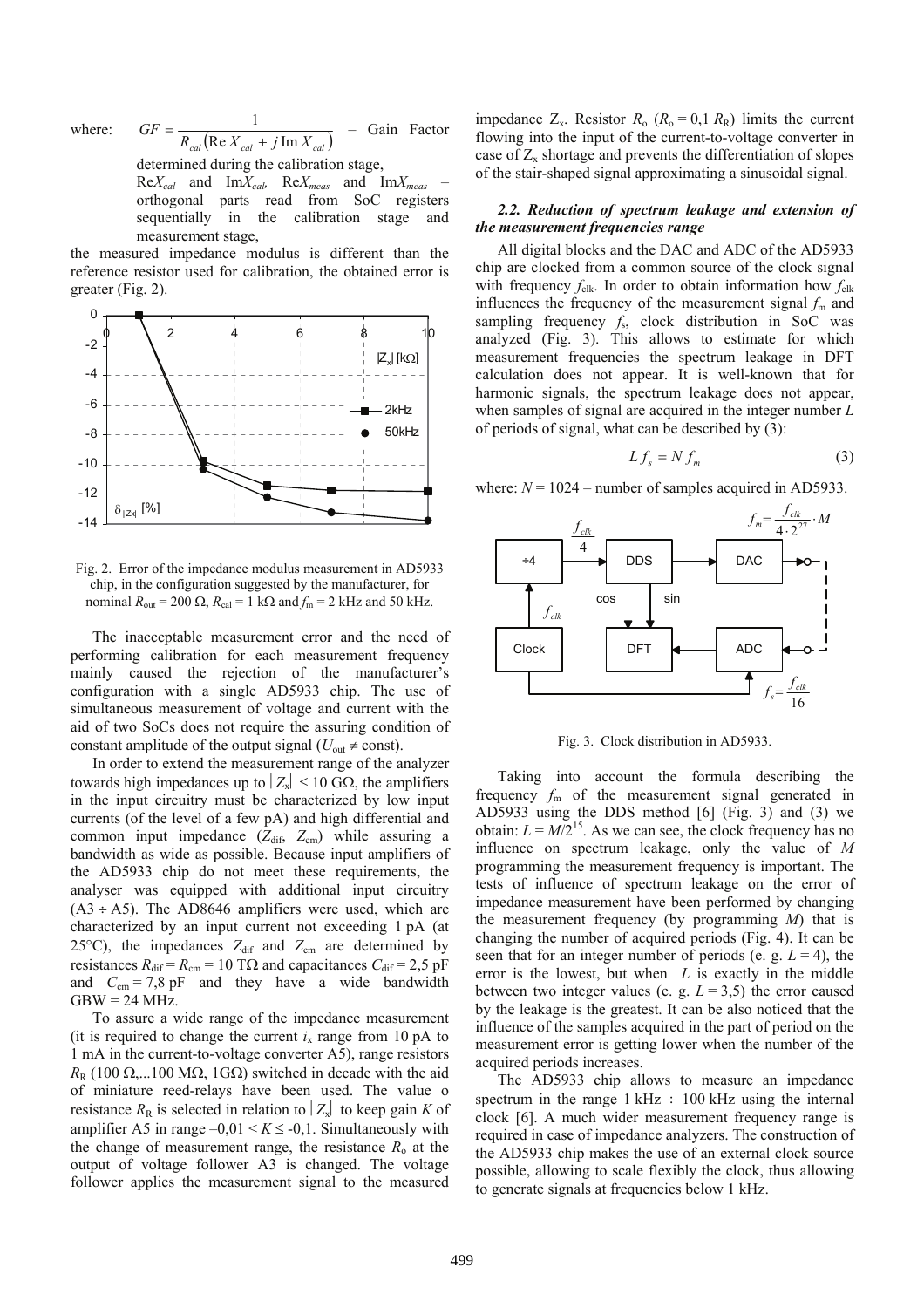While designing the range of measurement frequencies, it is necessary to choose such clock frequencies  $f_{\text{clk}}$  which allow to obtain a frequency grid in range of 0,01 Hz÷ 100 kHz (10 frequencies with equal step Δ*f*m in each decade) for which there is no spectrum leakage. When choosing  $f_{\text{clk}}$  it is also important to take into account the time of acquisition of 1024 samples ( $T_{\text{meas}}$ ) of measurement signals  $u_{\text{u}}$  and  $u_{\text{i}}$ , in order to perform the DFT operation. If  $T_{\text{meas}} = 20 \text{ ms}$  or when it is a multiplication of the period of the noise signal caused by power supply lines (50 Hz), the influence of noise will be eliminated in the DFT calculation. This condition is important in case of measurement of high impedances  $(|Z_x| > 10 \text{ M}\Omega)$ , at frequencies  $f_m < 1 \text{ kHz}$ .



Fig. 4. Relative error of the impedance modulus measurement (at the beginning of the range  $|\bar{Z}_{x}| = 10 \text{ k}\Omega$  and at the end of the range  $|Z_x|$  = 100 kΩ).

Taking into account the relation between  $f_{\text{clk}}$ ,  $f_{\text{m}}$  and  $f_{\text{s}}$ (Fig. 3), an external clock source (16,384 MHz) was used (Fig. 1) which has six programmable values of  $f_{\text{clk}}$  assuring the above conditions. Table 1 presents parameters of the generated signal, number of periods (*L*) and acquisition time  $(T_{\text{meas}})$ , when samples are collected by the ADC.

Table 1. Measurement signal parameters.

| $f_{clk}$ [Hz] | $f_m$ [Hz]  | $\Delta f_m$ [Hz] |          | $T_{\text{meas}}$ [s] |
|----------------|-------------|-------------------|----------|-----------------------|
| 8,192 M        | $10k-100k$  | 10k               | 20-200   | 2 <sub>m</sub>        |
| 819,2 k        | $1 k-9 k$   | 1 k               | 20-180   | 20 <sub>m</sub>       |
|                | 100-900     | 100               | $2 - 18$ |                       |
| 81,92k         | 10-90       | 10                | $2 - 18$ | 0,2                   |
| 8,192 k        | $1-9$       |                   | $2 - 18$ |                       |
| 819,2          | $0,1-0,9$   | 0.1               | $2 - 18$ | 20                    |
| 81,92          | $0,01-0,09$ | 0,01              | $2 - 18$ | 200                   |

 The THD coefficient of the generated signal was also taken into account when designing the frequency ranges. The harmonic signal is generated using approximation by a staircase waveform. The quality of measurement signal shape decreases when *L* increases, because the output signal contains a lower number of samples in each period. In the realized analyzer, the number of samples in the period of generated signal  $(1/f<sub>m</sub>)$  changes from 2048 (for lower frequency) down to ca. 22 for the highest frequency in each subrange of frequency, assuring a THD coefficient at a level better than a few percent even in the worst case.

#### **3. EVALUATION OF THE REALIZED PROTOTYPE OF THE IMPEDANCE ANALYZER**

The prototype of the impedance analyzer was realized in the form of a virtual instrument. A PC connected via USB to the measurement module is used to control the analyzer (Fig. 1). The graphical user interface (GIU) (Fig. 5) was



Fig. 5. Graphical user interface for controlling impedance analyzer.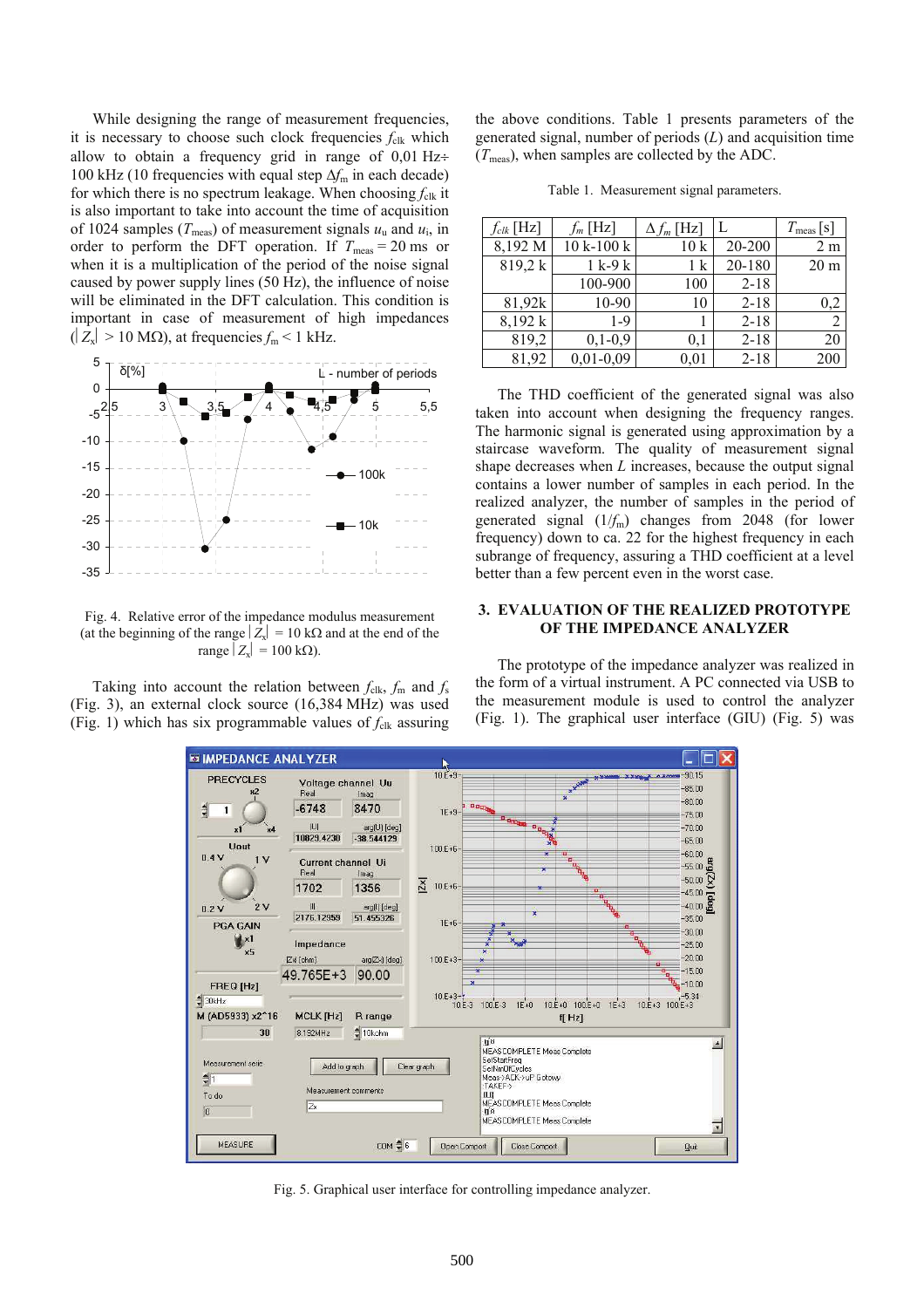designed to allow programming of the measurement parameters (amplitude and frequency of the measurement signal) and visualization of the measured value of the modulus and argument of the tested object (calculated by the PC on the basis of (1)). In order to present the results of impedance spectroscopy of the tested object in the form of a Bode plot of modulus and argument of impedance as a function of frequency, a separate window was assumed.

Each impedance measurement cycle for a specified frequency can be preceded by additional periods of the measurement signal (precycles). This is an important function in case of the measurement of the object with a long time constant in relation to the measurement signal period, because it allows to stabilize the measurement condition caused by a transitional state. There is the possibility, offered by the GUI, to perform the measurement series, allowing to average the results in case of noise, especially when measuring high impedances  $|Z_x| > 1$  G $\Omega$ .

The developed GUI is used to debug and test the realized prototype, so the additional windows present helpful information including the real and imaginary parts of the signals proportional to voltage  $(U_U)$  across and current  $(U_I)$ through the measured impedance (presented as decimal numbers determined on the basis of bipolar binary codes read from registers of AD5933 microsystems) and messages sent via USB between the PC and the measurement module.

In order to determine the accuracy of the impedance measurement, tests of the analyzer were performed. As the test object, the reference two-terminal RC network presented on Fig. 6 was chosen. The configuration and component values of the two-terminal network correspond to the typical example of the equivalent circuit of the anticorrosion coating in the early stage of exploitation.



Fig. 6. Schematic diagram of the reference two-terminal RC network.

The selected RC network is a representative example of impedance spectroscopy use to monitor the performance of the anticorrosion coatings on the objects directly in the field. The developed portable and miniaturized analyzer is designed to work with such kind of objects. The capacitors in the two-terminal network were measured using a precise impedance meter E4980A with an error not exceeding 0,1%, and resistors were measured using the technical method with the aid of a reference resistor 10 MΩ±0,01% and a 34401A multimeter.

The series of 10 measurements of the two-terminal network has been performed at frequencies in the range of  $100 \text{ kHz} - 0.01 \text{ Hz}$  (with 1-2-5 steps), using signals with an amplitude of  $1V_{RMS}$ . The mean values of the obtained results of modulus and argument of the impedance are presented in Fig. 7. For each measurement point the standard deviation of the impedance modulus does not exceed 0,4%, and for

argument it is lower than  $0,2^{\circ}$  in the whole measurement frequency range. The graph also presents the curves for modulus and argument of impedance of the tested twoterminal network calculated theoretically on the basis of RC component values.

The graphs of impedance characteristic of the twoterminal RC network (presented in Fig. 7), due to the wide range of changes of impedance modulus ( $10 \text{ k}\Omega \div 1.5 \text{ G}\Omega$ ) and argument (90 $\degree$  ÷ 5 $\degree$ ), do not allow to precisely evaluate the measurement accuracy. So, taking values calculated theoretically as real, the relative errors of modulus and absolute errors of argument of impedance have been determined (Fig. 8).

When analyzing graphs, the cyclic increase and decrease of the measurement errors of impedance modulus and argument can be noticed. It is caused by the change of the frequency of the measurement signal generated with the aid of approximation via stair-shape wave (DDS method). Using such a signal to measure the impedance  $Z<sub>x</sub>$  (of twoterminal RC network) in the circuit presented in Fig. 1, the slopes of the excitation signal are differentiated (amplifier A5 with  $R_R$  resistor in a feed-back loop and  $Z_x$  impedance in the input create differentiating configuration). So, the sinusoidal signal  $u_i(t)$  is distorted by impulses in points where slopes of the stair-wave exist in the excitation signal.

According to the rule presented in Table 1, the approximation of the signal is realized with the variable number of stair-steps for each frequency in decade. Thus, the number of pulses noising signal  $u_i(t)$  changes in the same



Fig. 7. Impedance modulus and argument of the tested object.